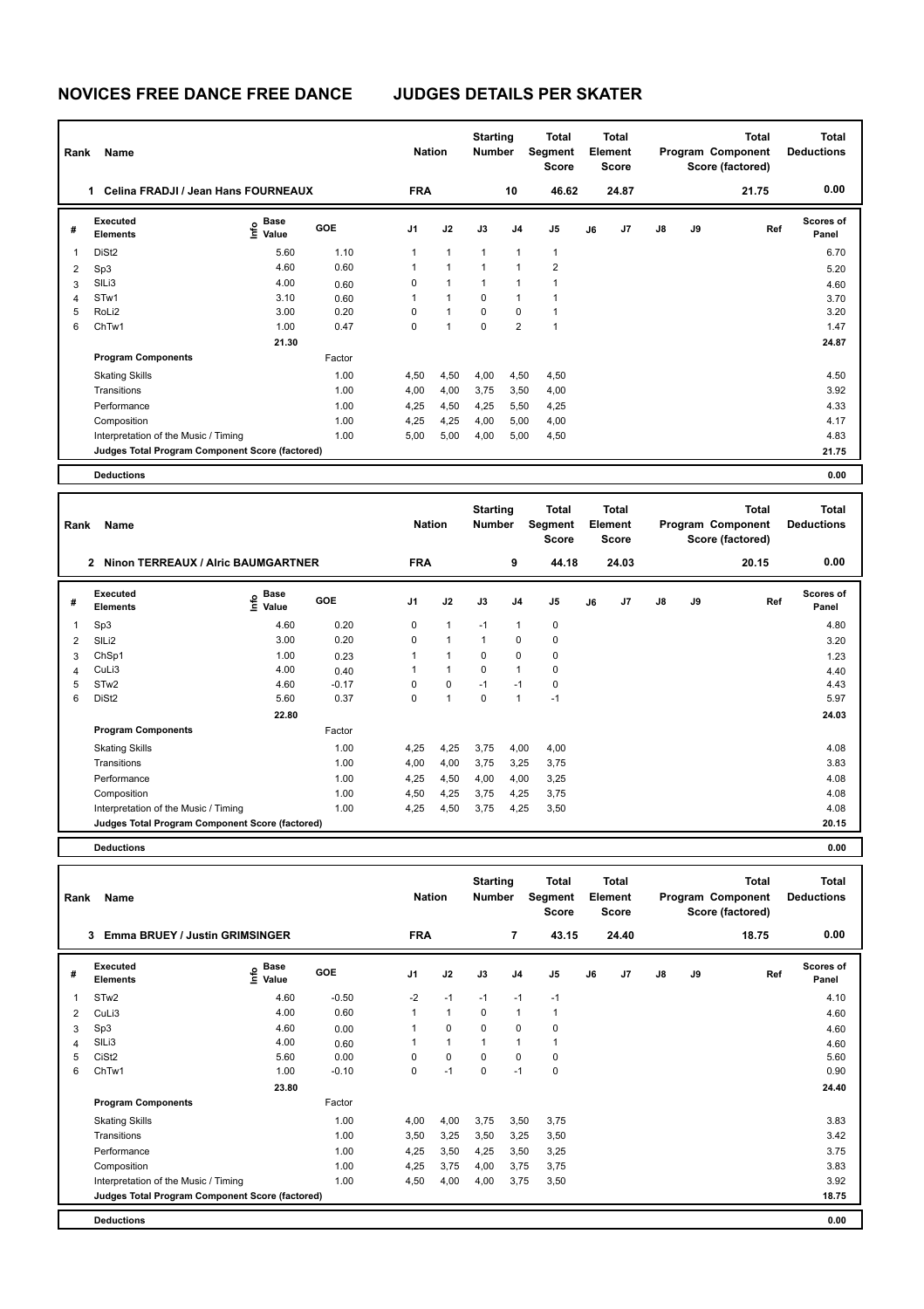| Rank           | Name                                            |                                  |         | <b>Nation</b> |              | <b>Starting</b><br><b>Number</b> |                | <b>Total</b><br>Segment<br><b>Score</b> |    | Total<br>Element<br><b>Score</b> |               |    | <b>Total</b><br>Program Component<br>Score (factored) | Total<br><b>Deductions</b> |
|----------------|-------------------------------------------------|----------------------------------|---------|---------------|--------------|----------------------------------|----------------|-----------------------------------------|----|----------------------------------|---------------|----|-------------------------------------------------------|----------------------------|
|                | 4 Sarah LYOUSSI / Maximilien RAHIER             |                                  |         | <b>FRA</b>    |              |                                  | 5              | 40.19                                   |    | 20.60                            |               |    | 19.59                                                 | 0.00                       |
| #              | Executed<br><b>Elements</b>                     | <b>Base</b><br>e Base<br>⊆ Value | GOE     | J1            | J2           | J3                               | J <sub>4</sub> | J <sub>5</sub>                          | J6 | J <sub>7</sub>                   | $\mathsf{J}8$ | J9 | Ref                                                   | <b>Scores of</b><br>Panel  |
| 1              | CiSt1                                           | 4.10                             | 0.20    | 1             | $\mathbf{1}$ | $\mathbf 0$                      | 0              | $\mathbf 0$                             |    |                                  |               |    |                                                       | 4.30                       |
| $\overline{2}$ | STw <sub>2</sub>                                | 4.60                             | $-0.17$ | $-1$          | 0            | $-1$                             | 0              | 1                                       |    |                                  |               |    |                                                       | 4.43                       |
| 3              | Sp1                                             | 2.60                             | 0.20    | 0             | $\mathbf{1}$ | $-1$                             | $\mathbf 0$    | $\mathbf{1}$                            |    |                                  |               |    |                                                       | 2.80                       |
| 4              | SILi3                                           | 4.00                             | 0.40    |               | $\mathbf{1}$ | $\Omega$                         | 1              | $\mathbf 0$                             |    |                                  |               |    |                                                       | 4.40                       |
| 5              | ChTw1                                           | 1.00                             | 0.47    |               | 0            | $\mathbf 0$                      | 1              | 1                                       |    |                                  |               |    |                                                       | 1.47                       |
| 6              | RoLi2                                           | 3.00                             | 0.20    | 0             | $\mathbf{1}$ | $\mathbf 0$                      | $\Omega$       | $\mathbf{1}$                            |    |                                  |               |    |                                                       | 3.20                       |
|                |                                                 | 19.30                            |         |               |              |                                  |                |                                         |    |                                  |               |    |                                                       | 20.60                      |
|                | <b>Program Components</b>                       |                                  | Factor  |               |              |                                  |                |                                         |    |                                  |               |    |                                                       |                            |
|                | <b>Skating Skills</b>                           |                                  | 1.00    | 4,25          | 4,00         | 3,50                             | 4,00           | 4,25                                    |    |                                  |               |    |                                                       | 4.08                       |
|                | Transitions                                     |                                  | 1.00    | 3,75          | 4,00         | 3,25                             | 3,25           | 4,00                                    |    |                                  |               |    |                                                       | 3.67                       |
|                | Performance                                     |                                  | 1.00    | 3,75          | 4,25         | 3,50                             | 3,75           | 3,75                                    |    |                                  |               |    |                                                       | 3.75                       |
|                | Composition                                     |                                  | 1.00    | 4,25          | 3,75         | 3,50                             | 4,00           | 4,00                                    |    |                                  |               |    |                                                       | 3.92                       |
|                | Interpretation of the Music / Timing            |                                  | 1.00    | 4,50          | 4,50         | 3,50                             | 3,75           | 4,25                                    |    |                                  |               |    |                                                       | 4.17                       |
|                | Judges Total Program Component Score (factored) |                                  |         |               |              |                                  |                |                                         |    |                                  |               |    |                                                       | 19.59                      |
|                | <b>Deductions</b>                               |                                  |         |               |              |                                  |                |                                         |    |                                  |               |    |                                                       | 0.00                       |

| Rank | <b>Name</b>                                     |                                             |            | <b>Nation</b> |                | <b>Starting</b><br>Number |                | Total<br>Segment<br><b>Score</b> |    | Total<br>Element<br><b>Score</b> |    |    | <b>Total</b><br>Program Component<br>Score (factored) | <b>Total</b><br><b>Deductions</b> |
|------|-------------------------------------------------|---------------------------------------------|------------|---------------|----------------|---------------------------|----------------|----------------------------------|----|----------------------------------|----|----|-------------------------------------------------------|-----------------------------------|
|      | Chanelle RUIVACO / Alexandre KOKHLOV<br>5       |                                             |            | <b>FRA</b>    |                |                           | 8              | 37.31                            |    | 17.30                            |    |    | 21.01                                                 | 1.00                              |
| #    | <b>Executed</b><br><b>Elements</b>              | <b>Base</b><br>е <sup>Ваѕе</sup><br>⊆ Value | <b>GOE</b> | J1            | J2             | J3                        | J <sub>4</sub> | J <sub>5</sub>                   | J6 | J <sub>7</sub>                   | J8 | J9 | Ref                                                   | <b>Scores of</b><br>Panel         |
| 1    | DiSt1                                           | 4.10                                        | $-1.50$    | -3            | $-3$           | $-3$                      | $-3$           | $-3$                             |    |                                  |    |    |                                                       | 2.60                              |
| 2    | RoLi <sub>2</sub>                               | 3.00                                        | 0.80       | 2             | $\overline{2}$ | $\mathbf{1}$              | 1              | 1                                |    |                                  |    |    |                                                       | 3.80                              |
| 3    | STw1                                            | 3.10                                        | 0.00       | $-1$          | $\mathbf 0$    | 0                         | 0              |                                  |    |                                  |    |    |                                                       | 3.10                              |
| 4    | SILi3                                           | 4.00                                        | 0.60       |               | 1              | $\overline{1}$            |                |                                  |    |                                  |    |    |                                                       | 4.60                              |
| 5    | Sp1                                             | 2.60                                        | 0.60       | 1             | $\overline{1}$ | $\overline{1}$            |                |                                  |    |                                  |    |    |                                                       | 3.20                              |
| 6    | ChTw                                            | 0.00                                        | 0.00       |               |                |                           |                |                                  |    |                                  |    |    |                                                       | 0.00                              |
|      |                                                 | 16.80                                       |            |               |                |                           |                |                                  |    |                                  |    |    |                                                       | 17.30                             |
|      | <b>Program Components</b>                       |                                             | Factor     |               |                |                           |                |                                  |    |                                  |    |    |                                                       |                                   |
|      | <b>Skating Skills</b>                           |                                             | 1.00       | 4,25          | 4,25           | 4,25                      | 4,50           | 3,75                             |    |                                  |    |    |                                                       | 4.25                              |
|      | Transitions                                     |                                             | 1.00       | 4,25          | 4,25           | 4,00                      | 4,75           | 4,00                             |    |                                  |    |    |                                                       | 4.17                              |
|      | Performance                                     |                                             | 1.00       | 3,75          | 3,50           | 4,50                      | 5,00           | 3,50                             |    |                                  |    |    |                                                       | 3.92                              |
|      | Composition                                     |                                             | 1.00       | 4,00          | 4,25           | 4,25                      | 5,50           | 4,25                             |    |                                  |    |    |                                                       | 4.25                              |
|      | Interpretation of the Music / Timing            |                                             | 1.00       | 4,50          | 4,50           | 4,25                      | 5,00           | 3,50                             |    |                                  |    |    |                                                       | 4.42                              |
|      | Judges Total Program Component Score (factored) |                                             |            |               |                |                           |                |                                  |    |                                  |    |    |                                                       | 21.01                             |
|      | <b>Deductions</b>                               | Falls:                                      | $-1.00$    |               |                |                           |                |                                  |    |                                  |    |    |                                                       | $-1.00$                           |

| Rank | Name                                            |                              |         | <b>Nation</b> |              | <b>Starting</b><br>Number |      | <b>Total</b><br>Segment<br><b>Score</b> |    | Total<br>Element<br><b>Score</b> |               |    | <b>Total</b><br>Program Component<br>Score (factored) | <b>Total</b><br><b>Deductions</b> |
|------|-------------------------------------------------|------------------------------|---------|---------------|--------------|---------------------------|------|-----------------------------------------|----|----------------------------------|---------------|----|-------------------------------------------------------|-----------------------------------|
|      | <b>Iris LAMBIN / Lucien ENEV</b><br>6           |                              |         | <b>FRA</b>    |              |                           | 6    | 36.50                                   |    | 19.67                            |               |    | 16.83                                                 | 0.00                              |
| #    | <b>Executed</b><br><b>Elements</b>              | <b>Base</b><br>lnfo<br>Value | GOE     | J1            | J2           | J3                        | J4   | J5                                      | J6 | J <sub>7</sub>                   | $\mathsf{J}8$ | J9 | Ref                                                   | <b>Scores of</b><br>Panel         |
| 1    | STw <sub>2</sub>                                | 4.60                         | 0.60    | $-1$          | 1            | $\mathbf{1}$              | 1    | $\mathbf{1}$                            |    |                                  |               |    |                                                       | 5.20                              |
| 2    | SILi2                                           | 3.00                         | 0.20    | $-1$          | $\mathbf{1}$ | $\mathbf{1}$              | 0    | $\mathbf 0$                             |    |                                  |               |    |                                                       | 3.20                              |
| 3    | CiSt1                                           | 4.10                         | $-0.33$ | $-1$          | 0            | $-1$                      | $-1$ | 0                                       |    |                                  |               |    |                                                       | 3.77                              |
| 4    | RoLi3                                           | 4.00                         | 0.00    | 0             | 0            | 0                         | 0    | 0                                       |    |                                  |               |    |                                                       | 4.00                              |
| 5    | Sp1                                             | 2.60                         | $-0.10$ | $-1$          | 0            | 0                         | $-1$ | 0                                       |    |                                  |               |    |                                                       | 2.50                              |
| 6    | ChSp1                                           | 1.00                         | 0.00    | 1             | $\mathbf 0$  | $\mathbf 0$               | 0    | $-1$                                    |    |                                  |               |    |                                                       | 1.00                              |
|      |                                                 | 19.30                        |         |               |              |                           |      |                                         |    |                                  |               |    |                                                       | 19.67                             |
|      | <b>Program Components</b>                       |                              | Factor  |               |              |                           |      |                                         |    |                                  |               |    |                                                       |                                   |
|      | <b>Skating Skills</b>                           |                              | 1.00    | 3,50          | 3,25         | 4,00                      | 3,25 | 4,25                                    |    |                                  |               |    |                                                       | 3.58                              |
|      | Transitions                                     |                              | 1.00    | 3,25          | 3,25         | 3,75                      | 2,75 | 3,25                                    |    |                                  |               |    |                                                       | 3.25                              |
|      | Performance                                     |                              | 1.00    | 3,00          | 2,50         | 4,25                      | 3,25 | 3,50                                    |    |                                  |               |    |                                                       | 3.25                              |
|      | Composition                                     |                              | 1.00    | 3,25          | 3.00         | 4,00                      | 3.25 | 3.75                                    |    |                                  |               |    |                                                       | 3.42                              |
|      | Interpretation of the Music / Timing            |                              | 1.00    | 3,00          | 3,50         | 4,00                      | 2,50 | 3,50                                    |    |                                  |               |    |                                                       | 3.33                              |
|      | Judges Total Program Component Score (factored) |                              |         |               |              |                           |      |                                         |    |                                  |               |    |                                                       | 16.83                             |
|      | <b>Deductions</b>                               |                              |         |               |              |                           |      |                                         |    |                                  |               |    |                                                       | 0.00                              |
|      | Music requirements violation:                   | $(1$ of 6)                   |         |               |              |                           |      |                                         |    |                                  |               |    |                                                       |                                   |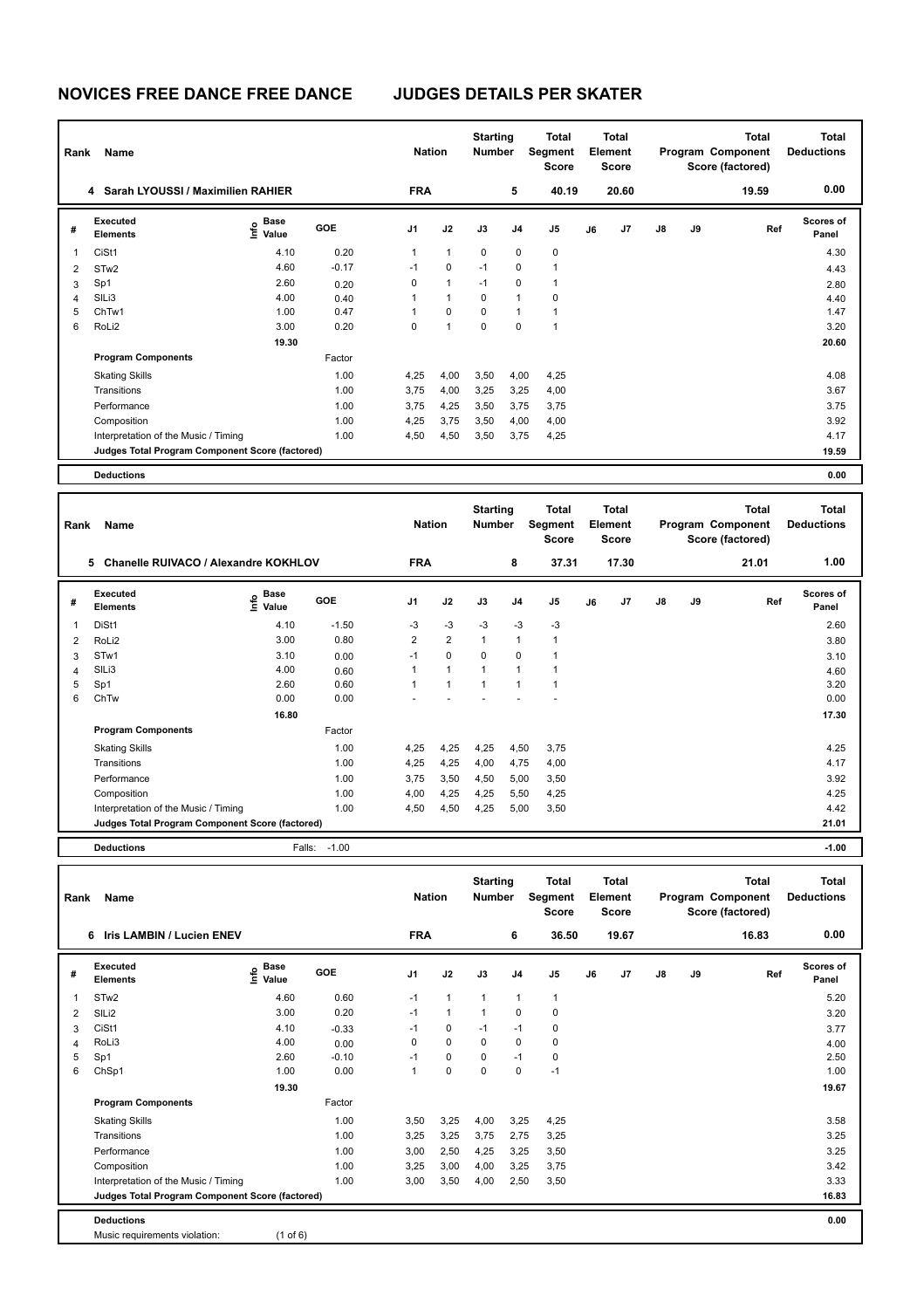| Rank                    | Name                                             |                                  |         | <b>Nation</b>        |      | <b>Starting</b><br><b>Number</b>    |                | <b>Total</b><br>Segment<br><b>Score</b> |     | <b>Total</b><br>Element<br><b>Score</b> |               |    | <b>Total</b><br>Program Component<br>Score (factored) | <b>Total</b><br><b>Deductions</b> |
|-------------------------|--------------------------------------------------|----------------------------------|---------|----------------------|------|-------------------------------------|----------------|-----------------------------------------|-----|-----------------------------------------|---------------|----|-------------------------------------------------------|-----------------------------------|
|                         | Oihana URBIZU ESTOMBA / Ibai URBIZU ESTOMBA<br>7 |                                  |         | <b>FRA</b>           |      |                                     | 3              | 34.29                                   |     | 19.04                                   |               |    | 15.25                                                 | 0.00                              |
| #                       | Executed<br><b>Elements</b>                      | <b>Base</b><br>e Base<br>⊆ Value | GOE     | J1                   | J2   | J3                                  | J <sub>4</sub> | J <sub>5</sub>                          | J6  | J <sub>7</sub>                          | $\mathsf{J}8$ | J9 | Ref                                                   | Scores of<br>Panel                |
| $\overline{\mathbf{1}}$ | STw <sub>2</sub>                                 | 4.60                             | $-0.33$ | $-1$                 | 0    | $-1$                                | $-1$           | $\mathbf 0$                             |     |                                         |               |    |                                                       | 4.27                              |
| 2                       | Sp <sub>2</sub>                                  | 3.60                             | 0.00    | 0                    | 0    | $-1$                                | 0              | $\mathbf 0$                             |     |                                         |               |    |                                                       | 3.60                              |
| 3                       | DiSt1                                            | 4.10                             | $-0.50$ | $-2$                 | $-1$ | $-1$                                | $-1$           | $-1$                                    |     |                                         |               |    |                                                       | 3.60                              |
| 4                       | SIL <sub>i3</sub>                                | 4.00                             | 0.20    | 0                    | 1    | $\mathbf{1}$                        | $\Omega$       | $\mathbf 0$                             |     |                                         |               |    |                                                       | 4.20                              |
| 5                       | RoLi <sub>2</sub>                                | 3.00                             | $-0.33$ | $-2$                 | 0    | $\Omega$                            | $-1$           | $-1$                                    |     |                                         |               |    |                                                       | 2.67                              |
| 6                       | ChSp1                                            | 1.00                             | $-0.30$ | $-1$                 | $-1$ | $-1$                                | $-1$           | 0                                       |     |                                         |               |    |                                                       | 0.70                              |
|                         |                                                  | 20.30                            |         |                      |      |                                     |                |                                         |     |                                         |               |    |                                                       | 19.04                             |
|                         | <b>Program Components</b>                        |                                  | Factor  |                      |      |                                     |                |                                         |     |                                         |               |    |                                                       |                                   |
|                         | <b>Skating Skills</b>                            |                                  | 1.00    | 3,25                 | 2,50 | 3,00                                | 3,25           | 3,50                                    |     |                                         |               |    |                                                       | 3.17                              |
|                         | Transitions                                      |                                  | 1.00    | 3,00                 | 2,00 | 3,00                                | 3,00           | 3,00                                    |     |                                         |               |    |                                                       | 3.00                              |
|                         | Performance                                      |                                  | 1.00    | 2,75                 | 2,50 | 3,25                                | 3,50           | 3,25                                    |     |                                         |               |    |                                                       | 3.08                              |
|                         | Composition                                      |                                  | 1.00    | 3,00                 | 2,25 | 3,25                                | 3,50           | 3,00                                    |     |                                         |               |    |                                                       | 3.08                              |
|                         | Interpretation of the Music / Timing             |                                  | 1.00    | 2.75                 | 2,50 | 3,25                                | 3,75           | 2,75                                    |     |                                         |               |    |                                                       | 2.92                              |
|                         | Judges Total Program Component Score (factored)  |                                  |         |                      |      |                                     |                |                                         |     |                                         |               |    |                                                       | 15.25                             |
|                         | <b>Deductions</b>                                |                                  |         |                      |      |                                     |                |                                         |     |                                         |               |    |                                                       | 0.00                              |
|                         | .                                                |                                  |         | <b><i>BRANCH</i></b> |      | <b>Starting</b><br><b>ALC: 1999</b> |                | <b>Total</b><br>$\sim$                  | - 1 | <b>Total</b>                            |               |    | <b>Total</b>                                          | <b>Total</b>                      |

| Rank | Name                                            |                                             |         | <b>Nation</b> |              | Number      |                | 1 vw<br>Segment<br><b>Score</b> |    | .<br>Element<br>Score |               |    | <br>Program Component<br>Score (factored) | 1 vw<br><b>Deductions</b> |  |
|------|-------------------------------------------------|---------------------------------------------|---------|---------------|--------------|-------------|----------------|---------------------------------|----|-----------------------|---------------|----|-------------------------------------------|---------------------------|--|
|      | Minh-Hang BAROUK / Thomas SCHAMING<br>8         |                                             |         | <b>FRA</b>    |              |             | 4              | 31.39                           |    | 16.40                 |               |    | 14.99                                     | 0.00                      |  |
| #    | <b>Executed</b><br><b>Elements</b>              | <b>Base</b><br>e <sup>Base</sup><br>⊆ Value | GOE     | J1            | J2           | J3          | J <sub>4</sub> | J <sub>5</sub>                  | J6 | J7                    | $\mathsf{J}8$ | J9 | Ref                                       | <b>Scores of</b><br>Panel |  |
|      | STw1                                            | 3.10                                        | $-0.20$ | $-1$          | $\mathbf 0$  | $\mathbf 0$ | $-1$           | $-1$                            |    |                       |               |    |                                           | 2.90                      |  |
| 2    | Sp1                                             | 2.60                                        | 0.10    | $-1$          | $\mathbf{1}$ | 0           |                | $-1$                            |    |                       |               |    |                                           | 2.70                      |  |
| 3    | MiSt1                                           | 4.10                                        | $-0.50$ | $-1$          | 0            | $-1$        | $-1$           | $-1$                            |    |                       |               |    |                                           | 3.60                      |  |
| 4    | SIL <sub>i3</sub>                               | 4.00                                        | 0.40    | $-1$          | 1            |             |                | $\mathbf 0$                     |    |                       |               |    |                                           | 4.40                      |  |
| 5    | RoLi1                                           | 2.00                                        | $-0.10$ | -2            | 0            | $\Omega$    | 0              | $-1$                            |    |                       |               |    |                                           | 1.90                      |  |
| 6    | ChSp1                                           | 1.00                                        | $-0.10$ | $-2$          | $-1$         | $\Omega$    | $\Omega$       | $\mathbf 0$                     |    |                       |               |    |                                           | 0.90                      |  |
|      |                                                 | 16.80                                       |         |               |              |             |                |                                 |    |                       |               |    |                                           | 16.40                     |  |
|      | <b>Program Components</b>                       |                                             | Factor  |               |              |             |                |                                 |    |                       |               |    |                                           |                           |  |
|      | <b>Skating Skills</b>                           |                                             | 1.00    | 3,50          | 3,00         | 3,25        | 3,25           | 3,25                            |    |                       |               |    |                                           | 3.25                      |  |
|      | Transitions                                     |                                             | 1.00    | 3,25          | 2,75         | 3,00        | 2,75           | 2,75                            |    |                       |               |    |                                           | 2.83                      |  |
|      | Performance                                     |                                             | 1.00    | 3,00          | 3,25         | 3,50        | 3,00           | 3,00                            |    |                       |               |    |                                           | 3.08                      |  |
|      | Composition                                     |                                             | 1.00    | 2,25          | 2,50         | 3,25        | 3,25           | 3,50                            |    |                       |               |    |                                           | 3.00                      |  |
|      | Interpretation of the Music / Timing            |                                             | 1.00    | 2,00          | 3,00         | 3,25        | 3,00           | 2,50                            |    |                       |               |    |                                           | 2.83                      |  |
|      | Judges Total Program Component Score (factored) |                                             |         |               |              |             |                |                                 |    |                       |               |    |                                           | 14.99                     |  |
|      | <b>Deductions</b>                               |                                             |         |               |              |             |                |                                 |    |                       |               |    |                                           | 0.00                      |  |

Violation of choreography restrictions: (1 of 6)

| Rank | Name                                            |                                  |         | <b>Nation</b>  |             | <b>Starting</b><br><b>Number</b> |                | <b>Total</b><br>Segment<br>Score |    | Total<br>Element<br><b>Score</b> |               |    | <b>Total</b><br>Program Component<br>Score (factored) | Total<br><b>Deductions</b> |
|------|-------------------------------------------------|----------------------------------|---------|----------------|-------------|----------------------------------|----------------|----------------------------------|----|----------------------------------|---------------|----|-------------------------------------------------------|----------------------------|
|      | Ariadna CUMMINS / Elvis CAUBET<br>9             |                                  |         | <b>AND</b>     |             |                                  | 1              | 24.50                            |    | 12.67                            |               |    | 12.83                                                 | 1.00                       |
| #    | Executed<br><b>Elements</b>                     | <b>Base</b><br>e Base<br>⊆ Value | GOE     | J <sub>1</sub> | J2          | J3                               | J <sub>4</sub> | J <sub>5</sub>                   | J6 | J <sub>7</sub>                   | $\mathsf{J}8$ | J9 | Ref                                                   | <b>Scores of</b><br>Panel  |
| 1    | Sp <sub>2</sub>                                 | 3.60                             | 0.00    | 0              | $\mathbf 0$ | $-1$                             | 0              | $\pmb{0}$                        |    |                                  |               |    |                                                       | 3.60                       |
| 2    | RoLi1                                           | 2.00                             | $-0.30$ | $-1$           | 0           | $-1$                             | $-1$           | $-1$                             |    |                                  |               |    |                                                       | 1.70                       |
| 3    | STw1                                            | 3.10                             | $-0.30$ | $-1$           | 0           | $-1$                             | $-1$           | $-1$                             |    |                                  |               |    |                                                       | 2.80                       |
| 4    | CuLi1                                           | 2.00                             | $-0.43$ | $-2$           | $-1$        | $-1$                             | $-1$           | $-2$                             |    |                                  |               |    |                                                       | 1.57                       |
| 5    | ChTw1                                           | 1.00                             | $-0.10$ | 0              | $\mathbf 0$ | $-1$                             | $\Omega$       | $-1$                             |    |                                  |               |    |                                                       | 0.90                       |
| 6    | <b>DiStB</b>                                    | 2.60                             | $-0.50$ | $-2$           | $-1$        | $-1$                             | $-1$           | $-1$                             |    |                                  |               |    |                                                       | 2.10                       |
|      |                                                 | 14.30                            |         |                |             |                                  |                |                                  |    |                                  |               |    |                                                       | 12.67                      |
|      | <b>Program Components</b>                       |                                  | Factor  |                |             |                                  |                |                                  |    |                                  |               |    |                                                       |                            |
|      | <b>Skating Skills</b>                           |                                  | 1.00    | 3,00           | 2,75        | 2,75                             | 3,00           | 3,25                             |    |                                  |               |    |                                                       | 2.92                       |
|      | Transitions                                     |                                  | 1.00    | 2,75           | 2,50        | 2,50                             | 2,50           | 3,00                             |    |                                  |               |    |                                                       | 2.58                       |
|      | Performance                                     |                                  | 1.00    | 2,50           | 2,00        | 2,50                             | 3,00           | 2,00                             |    |                                  |               |    |                                                       | 2.33                       |
|      | Composition                                     |                                  | 1.00    | 2,75           | 2,50        | 2,25                             | 3,00           | 2,25                             |    |                                  |               |    |                                                       | 2.50                       |
|      | Interpretation of the Music / Timing            |                                  | 1.00    | 2,00           | 2,25        | 2,50                             | 2,75           | 2,75                             |    |                                  |               |    |                                                       | 2.50                       |
|      | Judges Total Program Component Score (factored) |                                  |         |                |             |                                  |                |                                  |    |                                  |               |    |                                                       | 12.83                      |
|      | <b>Deductions</b>                               | Extended lifts:                  | $-1.00$ |                |             |                                  |                |                                  |    |                                  |               |    |                                                       | $-1.00$                    |